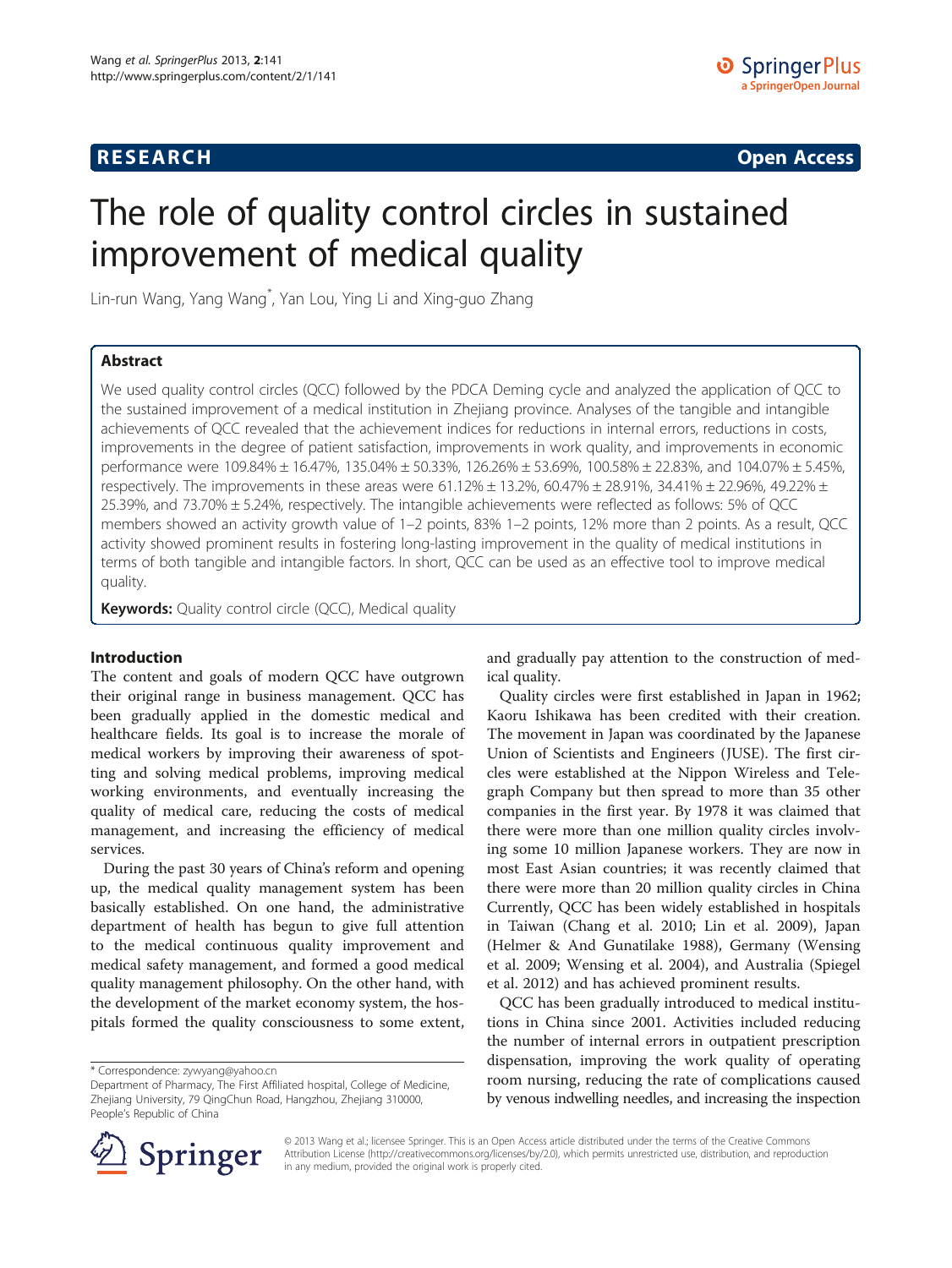rate of urine and stool samples of orthopedics patients. These achievements have involved the areas of nursing technique and management (Zhong et al. [2002\)](#page-4-0), pharmacy management (Wang et al. [2010](#page-4-0); Zhang et al. [2009;](#page-4-0) Zhang et al. [2010](#page-4-0)), operating room management (Wang [2009](#page-4-0)), and other types of quality management (Tong [2009\)](#page-4-0). The results were pronounced, and the quality and efficiency of corresponding departments were noticeably improved.

Since 2008, there were successive QCC activities and activity symposiums initiated by hospitals in Shanghai, Zhejiang, Hainan, Jiangsu, and Jiangxi. The provincial Hainan government used the opportunity to start thirdparty evaluations of hospitals, including QCC as part of quality control. QCC activities have been widely promoted throughout Hainan.

The QCC activities carried out in Zhejiang met the era's requirement for sustained improvement of medical quality. Under the direction of the administrative department of healthcare, a QCC activity promotion work team was established in the hospital pharmacy management quality control center. With the combined efforts of the Zhejiang Medical Association, Zhejiang Hospital Association, Zhejiang Hospital Pharmacy Management Quality Control Center, and Zhejiang Nursing Association, the first and second QCC activity achievement symposiums and the third provincial hospital QCC activity initiation meeting were successfully held. Until now, there have been over 200 circle activities. In the provincial rank hospital appraisal, QCC activity has become a hard criterion for assessing the performance of hospital management. Reductions in internal errors, reductions in costs, improvements in the degree of satisfaction, improvements in work quality, and improvements in economic performance are the main theme activities that QCC carries out. These have greatly promoted hospitals' active roles in quality management and control. They have also promoted the application and practice of advanced tools for quality control in our country.

## Materials and methods

## Formation of QCC and the execution of QCC activity

Training: The purpose, operational procedure, and methods by which QCC activities were to be carried out were taught by trainers, who placed a focus on strengthening ideas and reaching consensus in order to encourage trainees establish a "hoping to do, wanting to do and able to do" attitude. The training took place through combinations of class training and individual training. All employees were trained in classes; and heads and counselors were trained individually with mock practice. A combination of theoretical teaching before execution and practical guidance during execution was adopted.

Forming the circle: The objective of QCC is to solve problems by relying on the personnel of the same

department (workplace). To condense the QQC centripetal force, guarantee smooth execution of QCC activities, and achieve QCC goals, participating members form a circle and announce with determination and will that they will improve quality. Effective circling formation typically starts with finding the right candidates. The optimal number of QCC members should be about 5–10, and the members should come primarily from the same department or workplace. Each participating QCC member should have a corresponding work responsibility. Running QCC in hospitals is the responsibility of all members, but different members should take charge in different specific areas. Generally speaking, duty assignments can be based on whether the member is directly or indirectly related. Typical roles include project director, liaison, counselor, circle head, and circle member.

Execution: QCC activity starts with the circle head and members using in situ data and materials to look for actual problems through brainstorming. Ideas are then analyzed and modified with quality management approaches. In QCC activities, circle meetings are the most important form. Good circle meetings promote the smooth execution of the whole QCC process and provide solid tangible and intangible achievements. Bad circle meetings, i.e., meetings without discussion, discussion without decision, decision without execution, hinder QCC activity. The 10 steps of QCC activity are theme selection, activity planning, understanding status quo, setting goals, analysis, formulating strategy, execution and evaluation, confirmation of results, standardization, review, and improvement. The circle meeting should be held monthly and an activity log should be maintained. One cycle of QCC activity lasts 6 months.

#### Sources of materials

The data were based on the first and second phases and parts of the third phase of the QCC activity that took place in a Zhejiang medical institution between Jan 2009 and June 2011. Materials from the 92 QCCs uniformly trained and executed under the supervision of hospital pharmacy management quality control center, mainly including activities carried out by pharmaceutical and nursing departments, were summarized and analyzed.

#### Summarization and organization of the data

Based on the characteristics of the QCC theme activities, we summarized the data in the following respects: reductions in internal errors, reductions in costs, improvements to the degree of patient satisfaction, improvements in work quality, and improvements in economic performance (Table [1\)](#page-2-0). The basic steps of QCC activity generally followed the Deming cycle (PDCA cycle). The four stages, plan, do, check, and act, were realized through 10 basic steps (Figure [1\)](#page-2-0). The performance of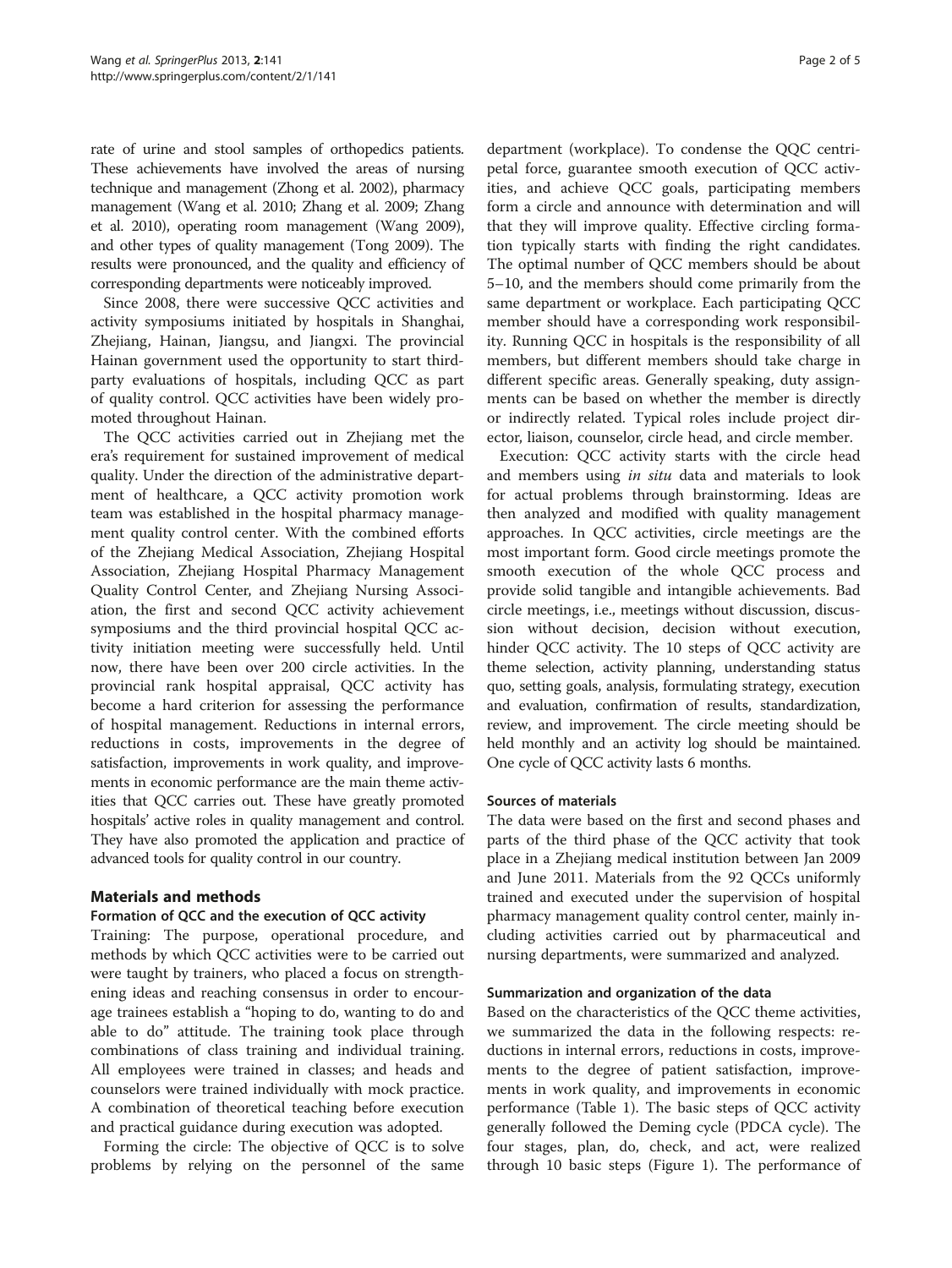#### <span id="page-2-0"></span>Table 1 Basic data of QCC activities  $(n = 92)$

| <b>Category index</b>                  | Number of<br>cases | Percentage<br>(%) |
|----------------------------------------|--------------------|-------------------|
| Department                             |                    |                   |
| Pharmacy                               | 54                 | 58.7              |
| Nursing                                | 37                 | 40.2              |
| Drug company branch                    | 1                  | 1.1               |
| Theme activities                       |                    |                   |
| Reductions in internal error           | 55                 | 59.8              |
| Reductions in costs                    | 4                  | 4.3               |
| Improvements in degree of satisfaction | 14                 | 15.2              |
| Improvements in work quality           | 16                 | 17.4              |
| Improvements in economic performance   | 3                  | 3.3               |

QCC activity was evaluated in terms of tangible and intangible achievements.

#### Statistical analysis of the data

The evaluation indices for tangible achievements included the following: Achievement Index = [(data value after improvement – data value before improvement)/(goal value data value before improvement) $\vert \times 100\%$ ; Improvement Index = [(data value after improvement – data value before improvement)/data value before improvement $\vert \times 100\%$ . For intangible achievements, evaluations were made regarding such aspects as the ability to solve problems, sense of responsibility, communication and coordination, team cohesiveness, self-confidence, and approach to quality control. As previous described (Wensing et al. [2009](#page-4-0); Spiegel et al. [2012](#page-4-0)), each aspect was marked by self-evaluation of the QCC members, with the highest possible score being 5 points and the lowest 1. The Activity Growth Value = mean mark after activity – mean mark before activity. Activity Growth Value was used to assess the intangible

## Results

sented as  $\bar{x}$  ± SD.

The results of QCC activity were mainly reflected in tangible and intangible achievements.

achievement: positive values indicated improvement and negative values indicated deterioration. All data were repre-

#### Tangible achievements

For tangible achievements, data were recorded based on the QCC theme activity such as reductions in internal errors, reductions in costs, improvements in the degree of patient satisfaction, improvements in work quality of work, and improvements in economic performance. Scores were recorded (before improvement vs. after improvement) in the following way:

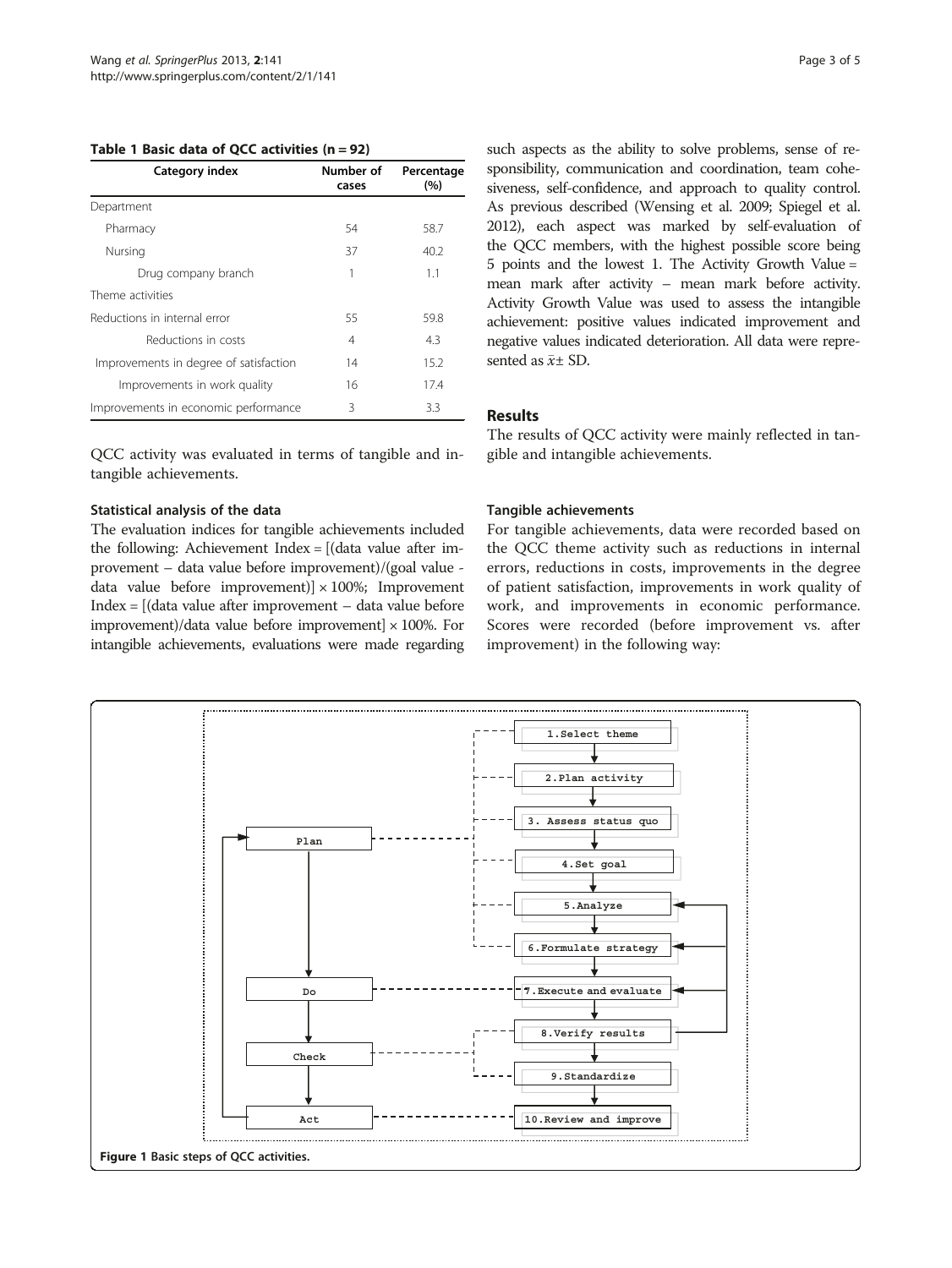| Theme activity<br>Index | <b>Reductions in</b><br>internal errors | <b>Reductions in</b><br>costs | Increases in degree of<br>patient satisfaction | Increases in<br>work quality | <b>Improvements</b><br>in economic<br>performance |
|-------------------------|-----------------------------------------|-------------------------------|------------------------------------------------|------------------------------|---------------------------------------------------|
| Achievement index       | $109.8 + 16.5$                          | $135.0 + 50.3$                | $126.3 + 53.7$                                 | $100.6 + 22.8$               | $104.1 \pm 5.5$                                   |
| Improvement index       | $61.1 + 13.2$                           | $60.5 + 28.9$                 | $34.4 + 23.0$                                  | $49.2 + 25.4$                | $73.7 + 5.2$                                      |

Table 2 Tangible achievements of QCC theme activities (%,  $\bar{x}$ ± SD)

Achievement Index  $=$  [(data value after improvement  $-d$ ata value before improvement $)$  $/$ (goal value – data value before improvement)  $\vert \times 100\%$ ;

Improvement Index  $=$  [(data value after improvement -data value before improvement) /data value before improvement  $\times 100\%$ .

As shown in Table 2, after each goal value was set, the achievement indices were 109.84% ± 16.47% for reductions in internal errors, 135.04% ± 50.33% for reductions in costs,  $126.26\% \pm 53.69\%$  for improvements in the degree of patient satisfaction,  $100.58\% \pm 22.83\%$  for improvements in work quality, and  $104.07\% \pm 5.45\%$  for improvements in economic performance. The improvement indices were 61.12% ± 13.2%, 60.47% ± 28.91%,  $34.41\% \pm 22.96\%, 49.22\% \pm 25.39\% \text{ and } 73.70\% \pm 5.24\%,$ respectively.

#### Intangible achievements

Evaluations of intangible achievements were made with respect to ability to solve problems, sense of responsibility, communication and coordination, self-confidence, team cohesiveness, initiative, approach to quality control, harmoniousness, language skills, sense of honor, and personal qualifications. Each aspect was assessed by self-evaluation by each QCC member, with the highest mark being 5 points and lowest 1 point. Activity Growth Value = mean mark after activity – mean mark before activity. The results show that after QCC activity, the medical workers showed improvement in ability to solve problems, sense of responsibility, communication and coordination, self-confidence, team cohesiveness, initiative, approach to quality control, harmoniousness, language skills, sense of honor, and personal qualifications. Five percent of QCC members showed an activity growth value of 0–1 points, 83% 1–2 points, and 12% above 2 points. The intangible achievements of QCC theme activities are shown in detail in Table 3.

## **Discussion**

The term tangible achievements here refers to achievements that can be quantified, such as defect rate, error rate, delay rate, number of complaints,or absentee rate. The quantities before and after the execution of measures meant to improve quality can be determined concretely. Usually, they can be represented in materialized format and their economic implications can be calculated. Examples include reductions in the number of internal errors in outpatient prescription dispensations, reductions in the density of baumanii infections in the ICU, decreases in the duration of equipment malfunction, increases in productivity, and decreases in error items in electronic nursing reports. Tangible achievements are more prone to attracting people's

Table 3 Intangible achievements of QCC theme activities  $(\bar{x} \pm SD)$ 

| Theme activity<br><b>Growth value</b> | <b>Reductions</b><br>in internal<br>errors | <b>Reductions</b><br>in costs | <b>Increases</b><br>in degree<br>of patient<br>satisfaction | <b>Increases</b><br>in work<br>quality | <b>Improvements</b><br>in economic<br>performance |
|---------------------------------------|--------------------------------------------|-------------------------------|-------------------------------------------------------------|----------------------------------------|---------------------------------------------------|
|                                       |                                            |                               |                                                             |                                        |                                                   |
| Ability to solve problems             | $1.4 \pm 0.6$                              | $0.9 \pm 0.1$                 |                                                             |                                        |                                                   |
| Sense of responsibility               | $1.3 \pm 0.8$                              | $0.9 \pm 0.5$                 | $1.4 \pm 0.8$                                               | $1.2 \pm 0.7$                          | $1.4 \pm 0.9$                                     |
| Communication and coordination        | $1.2 + 0.5$                                | $1.4 + 0.5$                   | $1.4 + 0.7$                                                 | $1.3 + 0.9$                            |                                                   |
| Confidence                            | $1.5 \pm 0.6$                              | $1.3 \pm 0.6$                 | $1.3 \pm 0.8$                                               | $1.1 \pm 0.8$                          | $1.2 + 0.4$                                       |
| Cohesion                              | $1.3 \pm 0.6$                              | $1.1 \pm 0.8$                 | $1.5 \pm 0.7$                                               | $1.3 \pm 0.7$                          |                                                   |
| Initiative                            | $1.3 \pm 0.7$                              | $1.1 + 0.9$                   | $1.5 \pm 0.6$                                               | $1.5 + 0.8$                            |                                                   |
| Approach of QC                        | $2.1 \pm 0.9$                              | $2.8 + 1.1$                   | $2.6 \pm 0.9$                                               | $2.1 + 0.9$                            | $1.3 + 0.3$                                       |
| Harmonious degree                     | $1.3 \pm 0.7$                              | $1.1 \pm 0.4$                 | $1.1 \pm 0.7$                                               | $1.5 \pm 0.8$                          | $1.0 \pm 1.4$                                     |
| Language skills                       | $2.0 \pm 0.9$                              |                               |                                                             |                                        |                                                   |
| Sense of honor                        | $1.2 \pm 0.5$                              |                               |                                                             | $1.3 + 0.7$                            |                                                   |
| Personal qualification                | $1.4 \pm 0.8$                              |                               |                                                             | $1.3 \pm 0.5$                          |                                                   |

\*Growth values were self-marked by members of QCC; for each item the highest mark was 5 points, lowest 1 point.